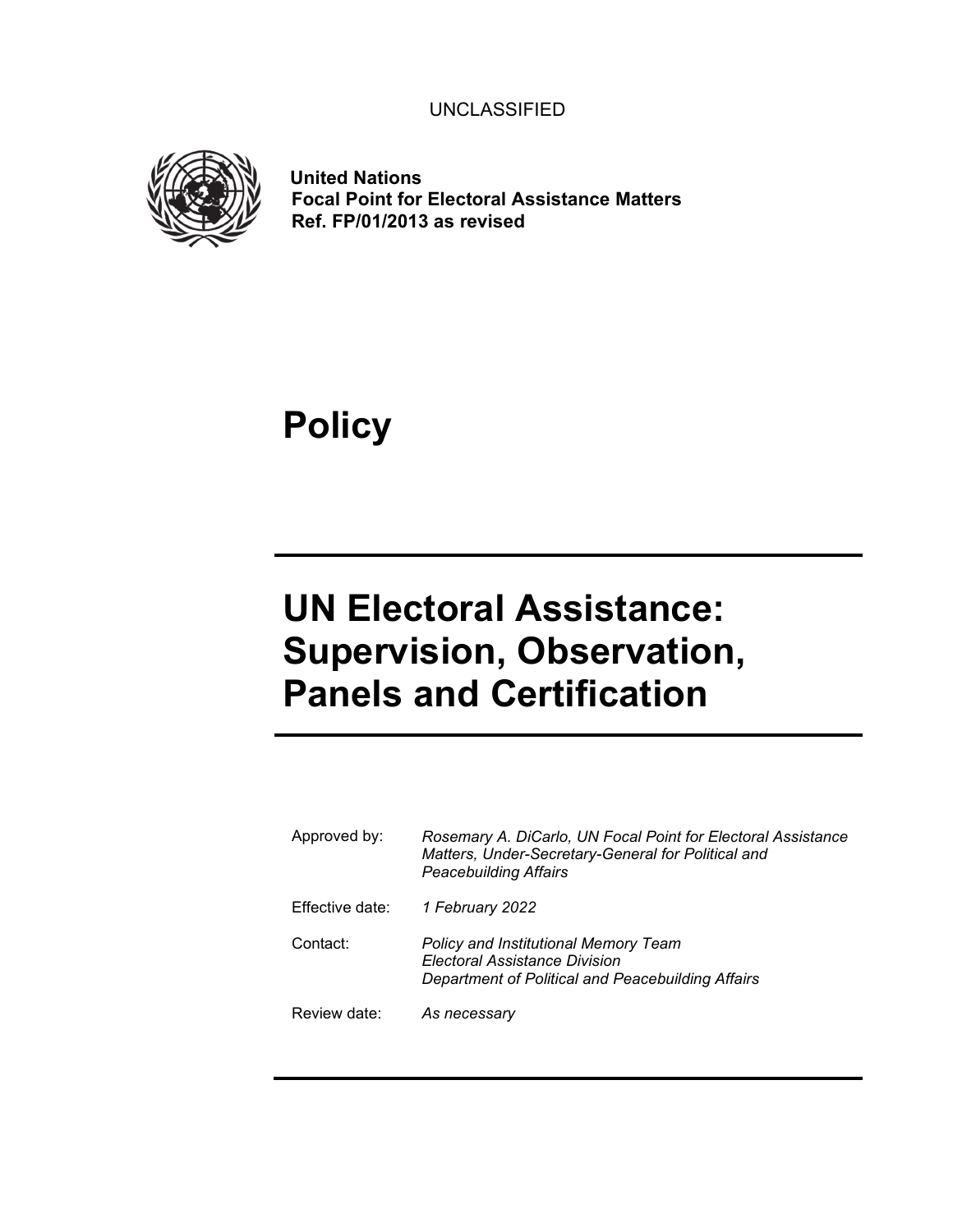# **POLICY ON**

# **UN Electoral Assistance: Supervision, Observation, Panels and Certification**

| <b>Contents:</b> | A. Purpose and Rationale            |
|------------------|-------------------------------------|
|                  | <b>Scope</b><br>В.                  |
|                  | C. Policy                           |
|                  | D. References                       |
|                  | <b>E.</b> Monitoring and Compliance |
|                  | <b>F.</b> Contact                   |
|                  | G. History                          |

## **A. PURPOSE AND RATIONALE**

#### **A1. Purpose**

- 1. This policy provides definitions, mandating authorities, policy principles and key elements for the following four types of United Nations (UN) electoral assistance activities:
	- a) Supervision of elections
	- b) Election observation
	- c) Expert panels
	- d) Certification of elections
- 2. This policy is complementary to and expands on the policy "Principles and Types of UN Electoral Assistance" and should be read in conjunction with it. Its purpose is to:
	- provide a more detailed description of each of the four UN electoral assistance activities listed above;
	- **F** refer to the role of the UN Electoral Assistance Division (EAD) of the Department of Political and Peacebuilding Affairs (DPPA) in supporting such activities;
	- aim at ensuring consistency and coherence across the UN system.

# **A2. Rationale**

3. The UN Focal Point for Electoral Assistance Matters, the Under-Secretary-General for Political and Peacebuilding Affairs (hereafter "the Focal Point"), is the system lead in the development, issuance and dissemination of UN electoral policy. The General Assembly and the Secretary-General have repeatedly highlighted the importance of system-wide coherence and consistency and reaffirmed the leadership role of the Focal Point in this regard. <sup>1</sup> UN electoral policy is defined as the normative framework and prescriptive guidance that apply to all UN entities providing electoral assistance. This policy has been developed as part of the efforts of the Focal Point to develop a comprehensive set of UN system-wide electoral policies.

<sup>&</sup>lt;sup>1</sup> This includes successive General Assembly resolutions since 1991 (most recently resolution 74/158) and decisions of the Secretary-General, No. 2010/23 (12 October 2010 meeting of the Policy Committee) and No. 2011/23 (10 November 2011 meeting of the Policy Committee).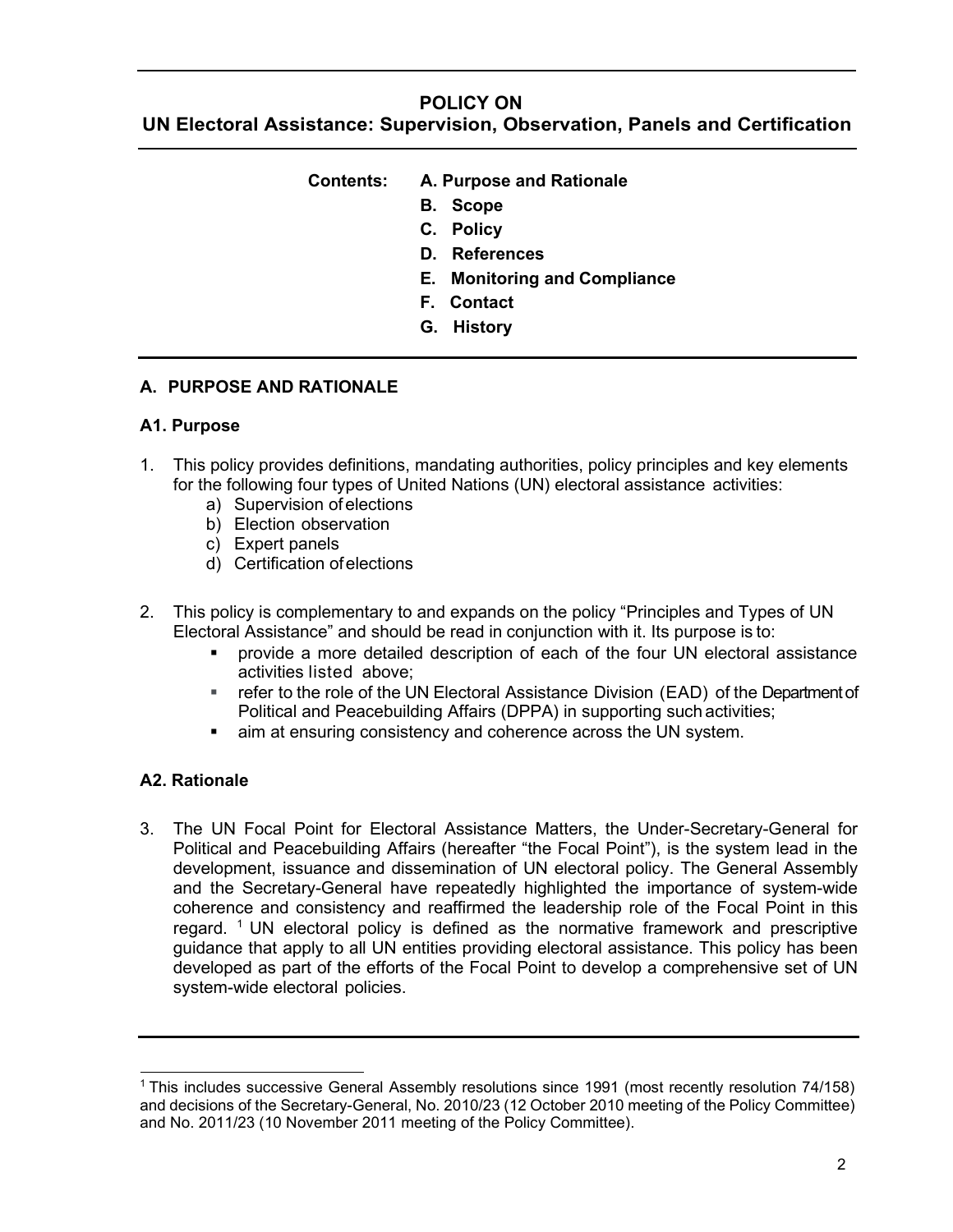# **B. SCOPE**

- 4. This policy applies to all entities of the UN system that provide electoral assistance. For this policy, United Nations is understood to refer to the entire UN system, that is, all UN departments, funds, programmes, entities, trust funds, commissions, peacekeeping missions, special political missions, peacebuilding missions, and other bodies. It may be particularly useful for representatives of the Secretary-General (Special Representatives, Special Envoys, Executive Representatives), Resident Coordinators (RCs), UNDP Resident Representatives and drafters of relevant Secretariat reports to the General Assembly and/or Security Council.
- 5. The UN provides electoral assistance to Member States upon their request or when mandated by the Security Council or the General Assembly. Following a needs assessment led by EAD and a decision by the Focal Point, the UN may implement a range of activities related to electoral assistance.
- 6. In some cases, the UN Secretariat is requested to put in place specific measures aimed at assessing an electoral process, which is the subject of this policy. This differs from technical electoral assistance as covered by other UN policies.
- 7. Over the years, the UN's definitions on types of electoral assistance discussed in this policy have varied, reflecting both evolving terminology in global electoral practice and flexibility for meeting country-specific situations. This policy attempts to define the UN's electoral assistance in the following types: supervision, observation, expert panels, and certification.

# **C. POLICY**

#### **C1. Common guidelines for the coordination of UN activities to assess an election**

#### Relations with EAD

8. A clear communication and coordination line will be established and maintained between the teams entrusted with the implementation of the mandates described below and UN headquarters. In particular, regular exchange of information must be ensured between these teams and EAD to ensure coherence and dialogue.

#### Relations with the UN presence on the ground

- 9. A clear communication and coordination line will also be established and maintained between the teams entrusted with the implementation of the mandates described below and the UN presence on the ground (i.e., the leadership and relevant parts of UN missions and of UN country teams).
- 10. It is also important to maintain the distinction between different UN-supported electoral activities in cases where the UN is both providing technical assistance and undertaking one of the four assistance activities covered in this policy. The policy related to peacekeeping, peacebuilding and special political mission settings, according to which electoral assistance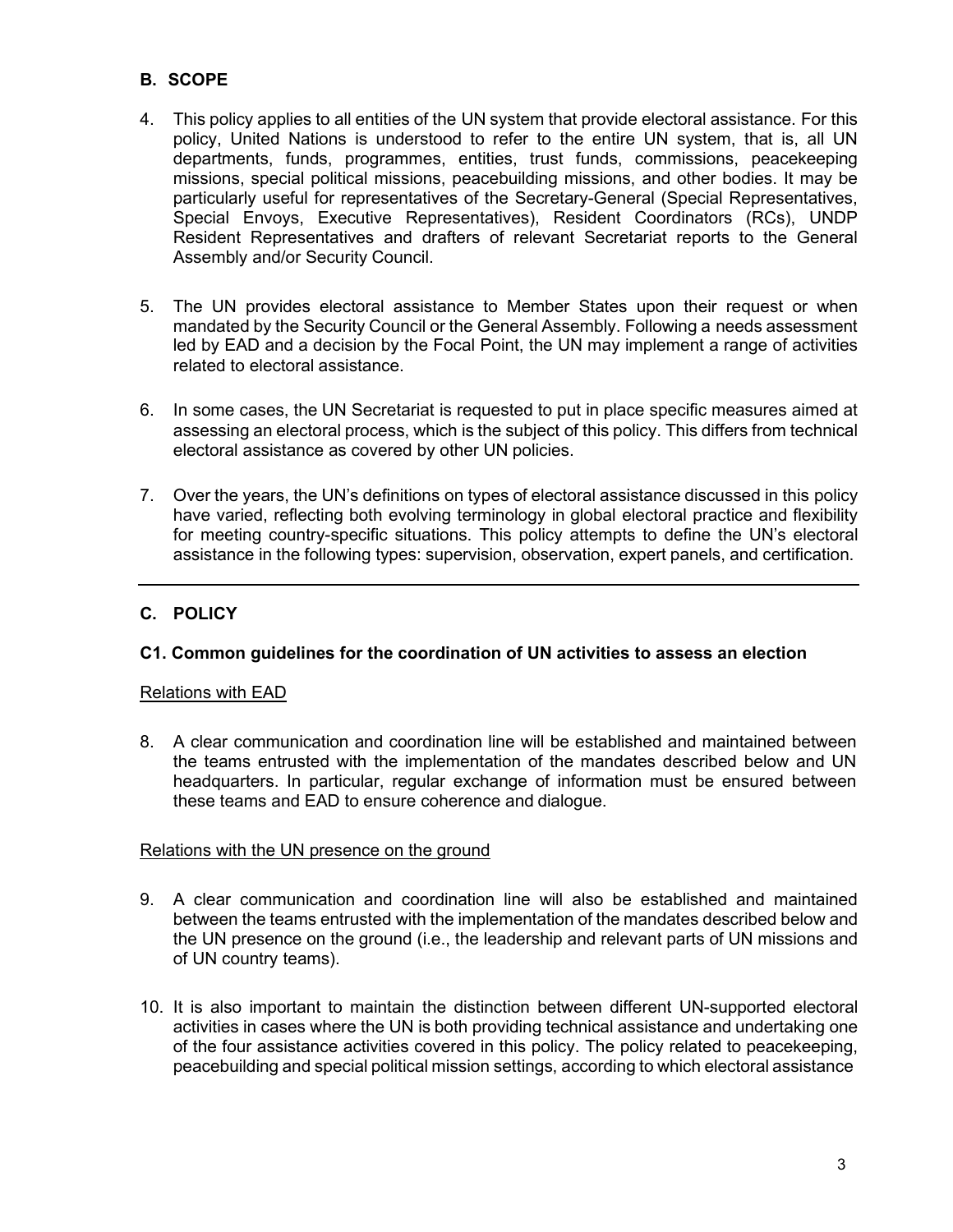is delivered in all mission settings in a fully integrated manner,<sup>2</sup> does not apply to these cases, specifically with regard to the relationship between the team carrying out one of the types of assistance activities outlined in this policy and the technical assistance team. In order to avoid a conflict of interest between the two mandates, coordination -- and not integration -- should be the guiding principle. Technical assistance will continue to be delivered in an integrated manner in accordance with UN policy.

## **C2. Definition and methodology**

- 11. In recent years, a degree of international consensus has been reached on modalities of election observation, including on its methodology. In contrast, electoral "supervision", "monitoring" (by expert panels) and "certification" are more complicated and potentially politically fraught activities. There are no universally agreed definitions and modalities for these three terms, even amongst electoral experts. In some cases, there may be a potential overlap in the different terms used. For example, supervision and certification can, at times, be difficult to distinguish. Moreover, each of these three terms (supervision; monitoring (by panels); and certification) has varied somewhat according to the circumstances where such activities were carried out. Consequently, it is important that a clear definition be given in the relevant Security Council or General Assembly mandate of a UN operation in which the term is used, for the sake of clarity. As stated in the Secretary-General's first report on "Enhancing the effectiveness of the principle of periodic and genuine elections" in 1991, "agreement on and clear understanding of the terms of reference of the [electoral verification] mission to be undertaken and of its modalities are also important prerequisites for its success and to determine the cost of the operation". This also applies to the other forms of assistance in this policy.
- 12. These types of electoral assistance activities are sensitive, and three of the four activities discussed in this policy (supervision, observation, and certification) require mandates by the General Assembly or Security Council. These cases are not common, but when mandated, they usually accompany peace processes where confidence building in a post-conflict electoral process requires specific attention. They may, for example, serve as an additional instrument to assist national stakeholders in overcoming distrust in the electoral process, and/or provide the relevant UN body with an assessment of the process for its own further deliberations.
- 13. In light of the above, delineated methodologies are required to maintain consistency and ensure overall UN coherence while recognizing the special nature of each context in which these mandates are carried out.
- 14. The activities outlined in this policy will have varying political and legal implications (as well as operational and resource implications), and depending on the activity undertaken, some may involve the Member State ceding a degree of sovereignty over its electoral process to the UN. Given this, careful consideration is needed when deciding on which electoral assistance activity would be most appropriate for a given situation. The Secretary-General has stressed the importance of meeting certain criteria before the UN agrees to such

<sup>&</sup>lt;sup>2</sup> The Secretary-General's decision 2010/23 states in part that "all electoral assistance in peacekeeping, peacebuilding, or special political mission settings will be delivered in a fully integrated manner from the outset, whether or not the mission is structurally integrated. As a norm, and subject to existing guidance on integration, electoral components in structurally integrated missions will report to the SRSG or head of mission through the Deputy SRSG who is also Resident Coordinator."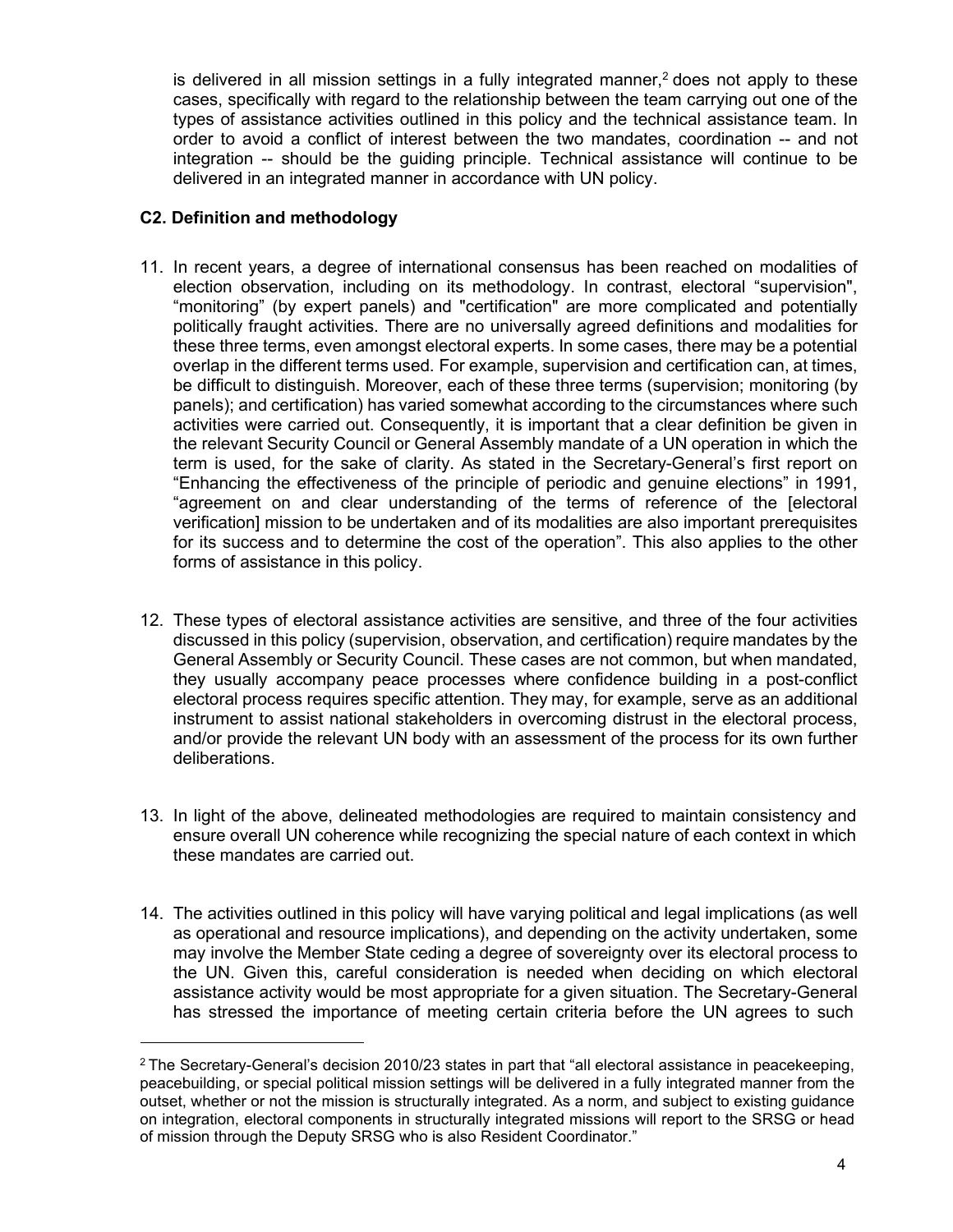requests, critically among them: "where the induction of a United Nations presence in the electoral process of a State at a critical point in its political life is sought by the Government concerned, there must be broad public support in the State for the United Nations assuming such a role".<sup>3</sup> While this criterion applies to electoral verification, it is an essential consideration applicable to all forms of assistance set out in this policy.

# **Supervision of elections**

#### Definition

15. The term "supervision" is used to refer to situations in which the UN is mandated to supervise key aspects of an electoral process. It was originally developed during the UN's involvement in referenda and elections in the context of General Assembly mandates related to decolonisation during the 1950s and 1960s. In that historical context, supervision also varied according to the specific case, but often had the objective of ensuring that the right to self-determination was exercised. In implementing these supervision mandates, the UN often established a supervision commissioner or a small panel (commission) whose role and authority could include: being consulted on, reviewing, and giving an opinion on, the electoral legal and procedural framework; being consulted on, and sometimes approving, steps in the management of electoral processes; and reporting or making some assessment of the vote to the mandating UN legislative organ. In such contexts, the progress of the election may have been contingent upon the UN's endorsement of each phase of the electoral process. Where the UN might not have been satisfied with electoral procedures or their implementation in a particular phase, the electoral management body (EMB) conducting the process may have been expected to act upon UN recommendations and make any necessary adjustments.

#### Mandate requirement

16. UN electoral supervision requires a mandate from the General Assembly or the Security Council.

# Policy Principles

17. Such assistance has been very rarely provided. Within the meaning given above, it has been undertaken in the context of decolonization only, and at the request of the relevant government. It requires a mandate from the General Assembly or the Security Council, which would determine the nature of the supervisory responsibilities of the UN. The most recently UN supervised elections were in Namibia in 1989.<sup>4</sup>

# Key Elements/Methodology

18. UN typically has a supervisory role over the electoral process, which may include the requirement that the UN be consulted on key decisions by the EMB and/or by other authorities involved in the elections, or that such decisions or other steps in the electoral process require UN endorsement or approval. As part of its work, the UN may review various aspects of the electoral legal framework for compliance with national legislation and

 $3$  Report of the Secretary-General on enhancing the effectiveness of the principle of periodic and genuine elections, A/46/609 of 19 November 1991, para. 79.

<sup>4</sup>In its resolution 431 of 30 January 1976, the Security Council requested the Secretary-General to appoint a Special Representative to ensure "the early independence of Namibia through free elections under the supervision and control of the United Nations."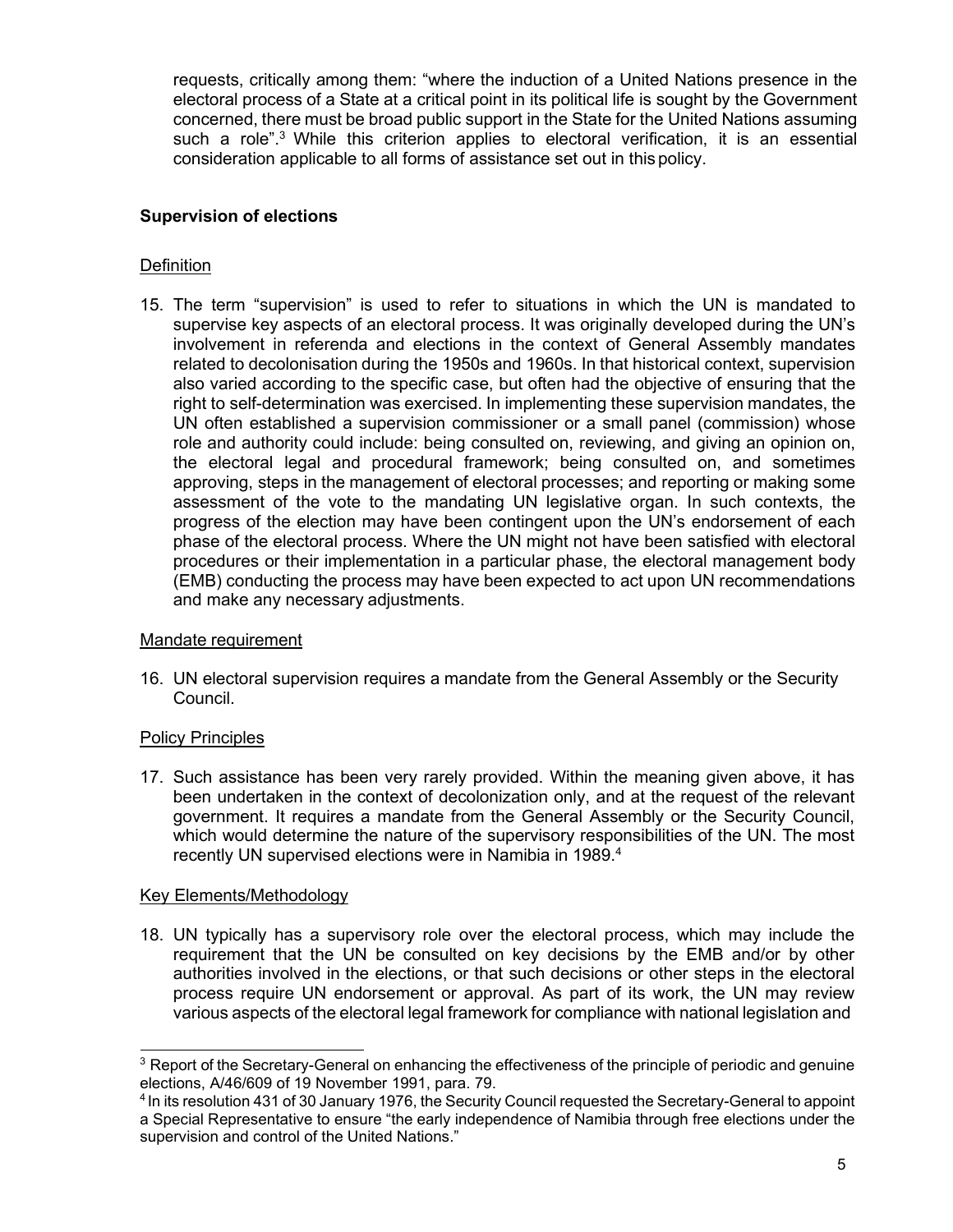international obligations related to elections and offer an opinion on the matter. The mandate may also involve submitting some assessment to the mandating organ. Close coordination with the relevant authorities would be required, as they would be the ones responsible for the actual administration of the election. In some past cases of supervision of elections and referendums in the decolonization context where "a commissioner or a commission was appointed, the basic electoral process for the organization were drawn up in consultation with the United Nations Commissioner and the wording of the question in the ballot to be put to the voters in the case of a referendum was formulated or approved by the appropriate United Nations organ, which afterwards endorsed or approved the results of the vote".<sup>5</sup>

- 19. The UN, through its own supervisory activities, may assess both the process and the results. The EMB conducting the process might then be expected to act upon UN recommendations and make any necessary adjustments.
- 20. EAD plays a leading role in developing the methodology based on internationally recognized principles and taking into account the specific conditions on the ground.
- 21. Supervision of elections can be an extremely complex operation, and may involve a considerable commitment of personnel, time and financial resources. Staffing details have to be decided on a case-by-case basis.
- 22. Where an assessment by the UN is mandated, the assessment is forwarded in the form of a report to the mandating UN organ, which may endorse or approve the result of the vote. In the past, this organ has been most often the Trusteeship Council whereas today it is more likely to be the Security Council or the General Assembly.

#### **Election observation**

#### Definition

- 23. Electoral observation consists of systematic collection of information and an assessment of an electoral process by direct observation on the basis of established methodologies, often analyzing both qualitative and quantitative data. Election observers do not participate in the organization of the electoral process, but are accredited by the electoral authorities, generally following an invitation by national authorities. The process of observation leads to an evaluative public statement on the overall *conduct* of the electoral process. Election observation is concerned with election results only to the degree that they are reported honestly and accurately in a transparent and timely manner. International observation missions generally refrain from publicly commenting on the validity of the outcome.
- 24. UN election observation entails the deployment of a mission to observe the different phases of an electoral process and to report back to the Secretary-General, which includes the issuance of a public statement on the conduct of the election. UN election observers will, as a rule, not comment on the accuracy or credibility of the outcome overall, unless authorized by the Secretary-General. While election observation can enhance the transparency of the electoral process and may contribute to public confidence in the credibility of an election, it is not meant to validate the results or determine the legitimacy of the process.

<sup>5</sup> A/46/609, para. 12.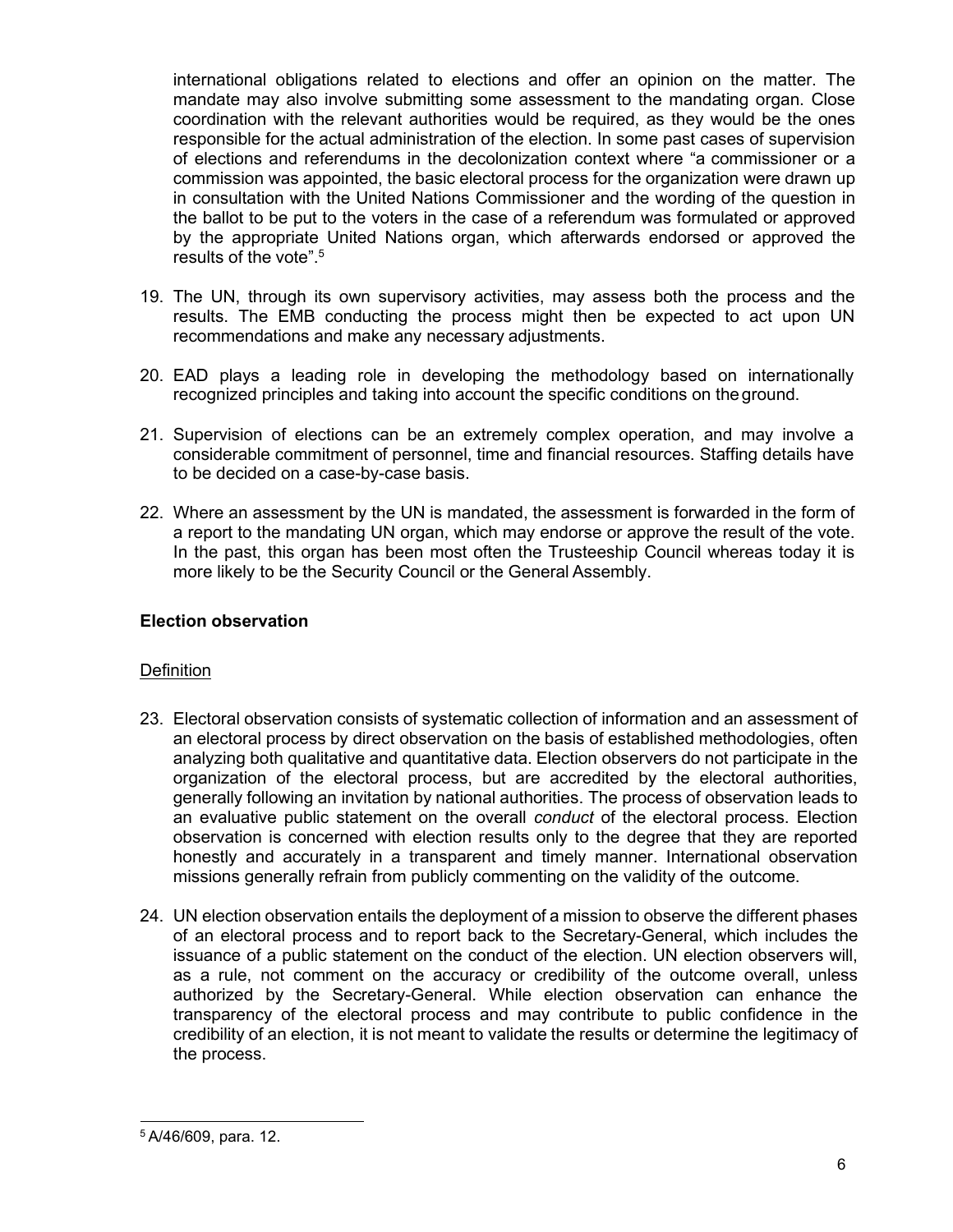#### Mandate requirement

25. UN electoral observation requires a mandate from the General Assembly or the Security Council.

## Policy Principles

- 26. The assessment by the UN is of the electoral process only (and not the outcome, as explained above), and is without formal legal implication. However, this is often understood and perceived as a judgment on the legitimacy of the elected body and/or individual members, and potentially of the electoral process and work of the EMB. Considering that this may have broad political implications and serve as an important indicator for electoral stakeholders of the credibility of the election process, the public statement issued by the observation mission must be drafted carefully.
- 27. The UN rarely observes elections. The last UN election observation missions were in Burundi in 2015 and in Fiji in 2001 – and previous to that in the mid 1990s. In contrast, other organizations (e.g., intergovernmental organizations of a regional character and international non-governmental organizations) have a comparative advantage in this field and tend to be active in deploying missions. The UN encourages the involvement of regional organizations in election observation, while it maintains its leading role in the provision of other types of electoral assistance. The UN also advocates for observation by citizen observer organizations.
- 28. The UN should in principle not observe elections where it is providing technical assistance. This is due to the potential conflict of interest of observing an electoral process being organized with UN technical assistance. In Member States where technical assistance is provided, election observation can be only conducted simultaneously when mandated by the General Assembly and/or the Security Council. In such a case, efforts should be made to have different parts of the UN/UN entities take on observation and technical assistance.
- 29. The UN at times provides support to international election observers when so requested, which is a separate activity and is done in accordance with the policy "UN Support to International Election Observers". In those cases, however, the UN does not issue any public statement or act as an observer but is merely a service provider for international observers from other organizations.

#### Key Elements/Methodology

- 30. The UN is an observer of the electoral process, which is the responsibility of national authorities. When observing, the UN has no direct or shared responsibility for the conduct of an election and does not interfere in the process or decide on its credibility and legitimacy.
- 31. The UN assesses the process based on internationally recognized principles for elections as set forth in international legal instruments, including those of a regional character ratified by the concerned Member State, and other legal and political commitments.
- 32. EAD will develop, in each case, a methodology based on the principles set out in the Declaration of Principles for International Election Observation and Code of Conduct for International Election Observers endorsed by the UN Secretariat and other international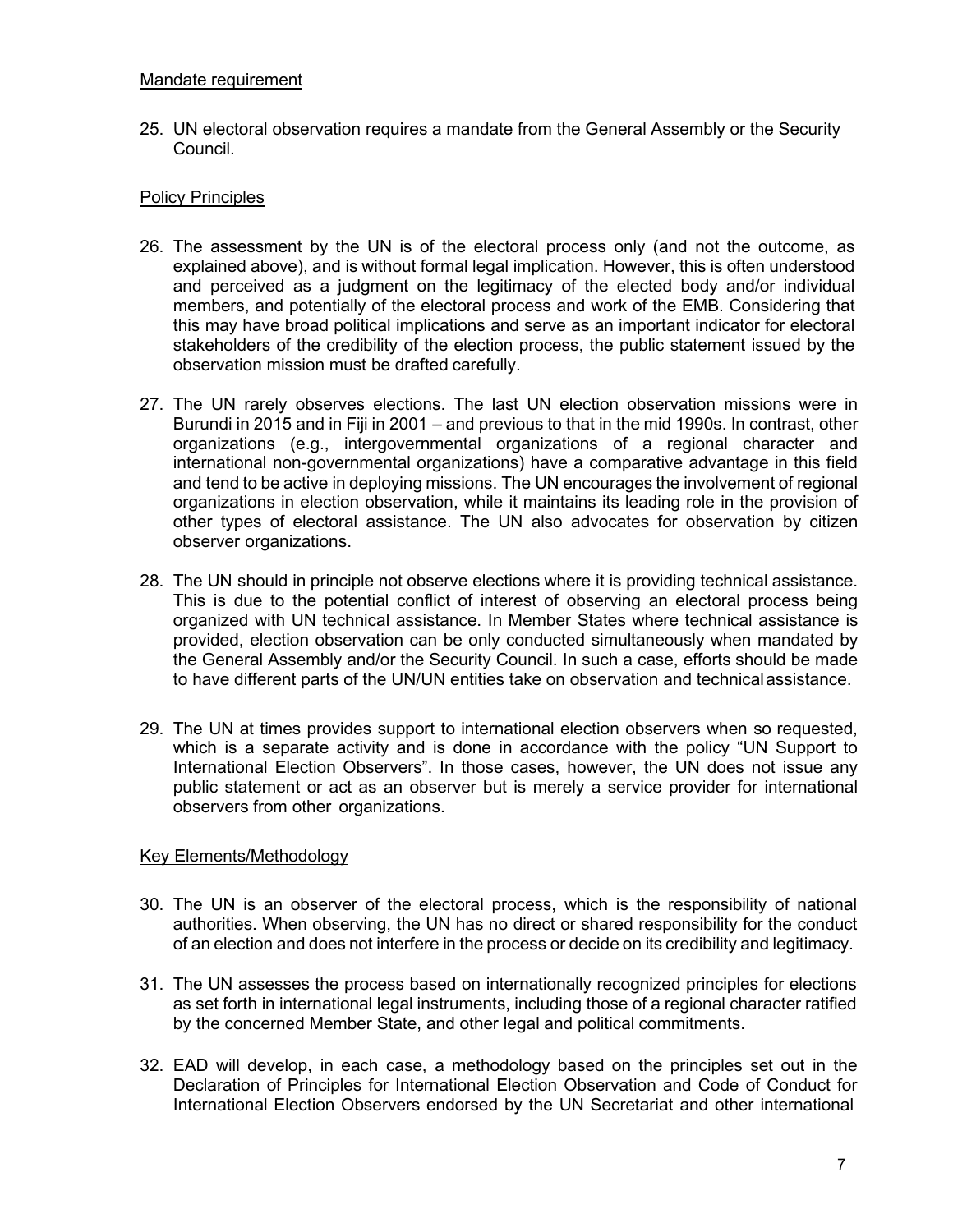principles.<sup>6</sup> It will also establish the composition of the mission, including the number of observers on a case- by-case basis following consultations with the concerned Member State and other relevant stakeholders. During this decision process, factors such as the size of the country, the number of voters, the number of polling stations and the desired coverage of the process as well as security conditions will be considered.

- 33. International electoral observation missions are generally large-scale operations that should include a core team of experts and both long- and short-term observers from countries other than the state being observed. UN electoral observation missions are headed by a senior figure appointed by the Secretary-General.
- 34. An election observation mission generally has a presence throughout the entire electoral process, which can include electoral boundary delimitation, voter registration, candidate nomination, the campaign period, polling and counting, and post-elections developments, including the publication of results and electoral dispute resolution. It also seeks to meet various deployment principles, such as adequate geographical and demographic coverage, aiming to visit a sufficient number of polling stations on election day to provide for a representative sample.
- 35. Observation missions issue public statements and reports of their findings, including an assessment on the conduct of the election and recommendations for improvement to the process. With very rare exceptions as may be authorized by the Secretary-General, UN observation missions will not comment on the legitimacy of the outcome, focusing rather on providing an assessment of the electoral process.

# **Expert panels**

#### **Definition**

36. UN expert panels entail the deployment of a small team to follow and report on an electoral process. A panel can be an electoral expert monitoring team, composed of experts in such areas as electoral processes or mediation, or a high-level panel composed of eminent persons of political, electoral and/or mediation profiles. Relying on its own observations as well as those of other international and national stakeholders, the panel will provide an independent assessment of the overall political and technical conduct of an election. The assessment is provided to the Secretary-General through the Focal Point or to the Focal Point. Unlike observation missions, panels are not necessarily present in the country throughout an entire electoral process (limiting their visits to strategically important periods) and may not make their findings public.

#### Mandate requirement

37. No General Assembly or Security Council resolution is required to deploy an expert panel.

 $6$ Those include the principles enshrined in the Universal Declaration of Human Rights which, while not legally binding, have a self-standing moral standard. Such principles are also established in international legal instruments such as the International Covenant on Civil and Political Rights and other treaties and political commitments signed and ratified by the interested state, including regional commitments, which clearly promote and protect basic human rights including freedom of expression, information, assembly, association and movement. The inherent political nature of electoral processes will be taken into due consideration.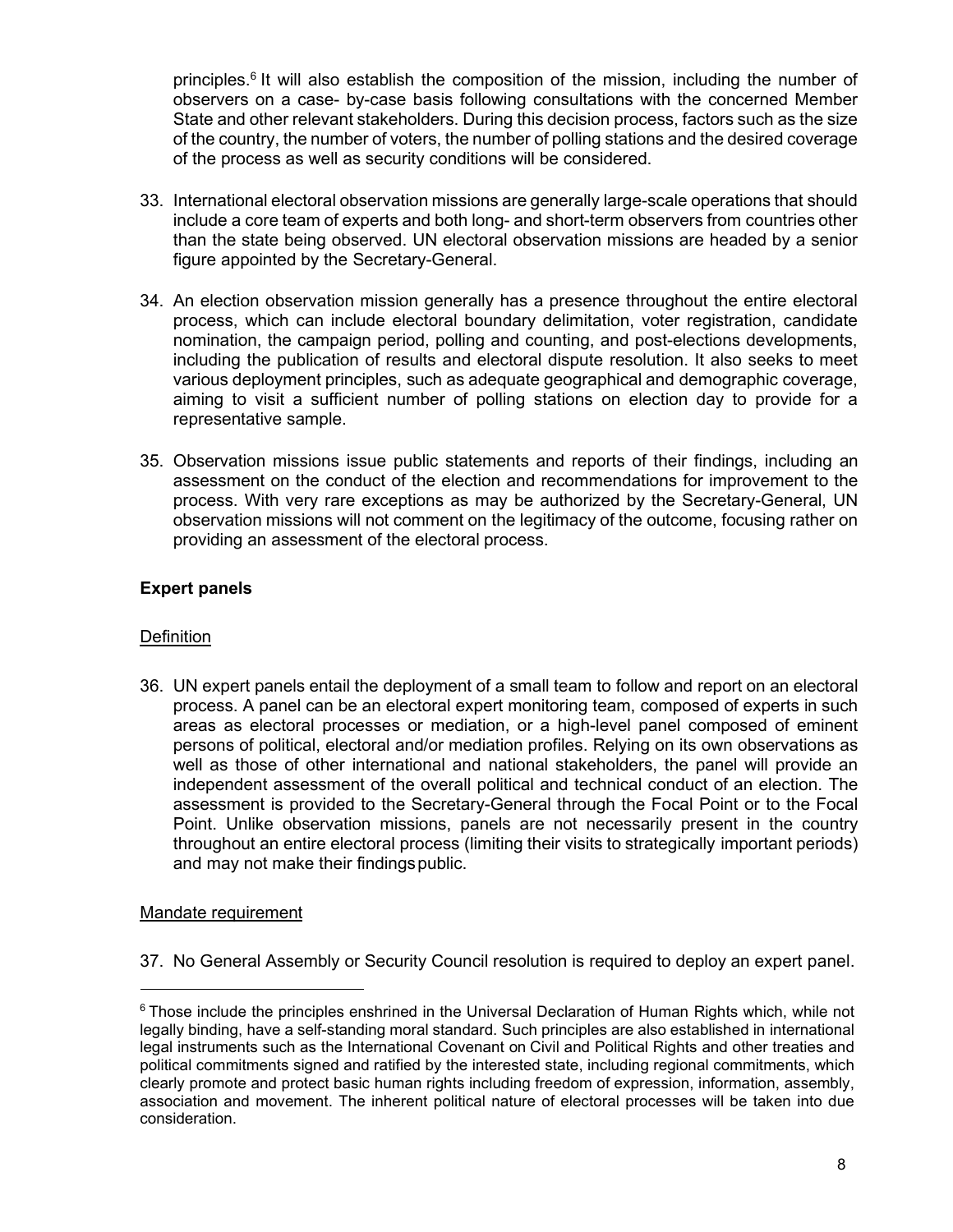A mandate for such a panel may be provided by the Secretary-General or the Focal Point, at the request of the Member State.

#### Policy Principles

- 38. A panel can serve as a political/good offices tool, which can play a role as a confidencebuilding and diplomatic incentive. Continuing assessment by the panel in an environment where their recommendations directly and positively affect the management of an electoral process, may contribute to the acceptance of electoral results by national stakeholders and the international community.
- 39. If the panel is serving as a political/good offices tool, the question of the public or private nature of its assessment should be weighed against the needs in the particular context. In some cases, public statements/assessments can be useful confidence-building tools.
- 40. Panels must take care not to be, or be perceived to be, monitoring technical assistance if provided by the UN, but only the electoral process as managed by the national authorities. There should be no perception of a UN conflict of interest. Even in UN mission settings, panels therefore shall not be conducted in an integrated manner but coordinate with the UN mission.
- 41. Among the UN expert panels deployed includes to Nepal in 2008, Sudan in 2010-2011, Algeria in 2009, 2012, 2014 and 2017, New Caledonia in 2018, and Venezuela in 2021.

#### Key Elements/Methodology

- 42. The panel monitors an electoral process that is organized and conducted by national authorities. The UN has no direct or shared responsibility for the conduct of the election, regardless of any technical assistance the UN may be providing.
- 43. The panel assesses the overall political and technical conduct of elections, in accordance with its mandate. The panel's report may include recommendations for future electoral processes.
- 44. EAD will develop, in each case, a methodology for the UN panel based on internationally recognized principles for elections as set forth in international legal instruments, including regional instruments ratified by the concerned Member State, and other political commitments. The overall assessment framework should be discussed by the expert panel and the national stakeholders in consultation with UN headquarters and the UN presence on the ground.
- 45. UN panels have generally comprised from three to five senior figures with electoral and political expertise. The exact number is decided upon by the Focal Point taking into due consideration the expertise required, gender and geographical representation, and following appropriate consultations (including with the concerned Member State). Usually, panel members will be appointed by the Secretary-General upon recommendation from the Focal Point. They may make one or more short visits to the country, including on and around election day. A panel also requires additional personnel; its size varies from a small secretariat to a large field monitoring presence.
- 46. The panel will rely not only on direct observation, but also on information gathered from a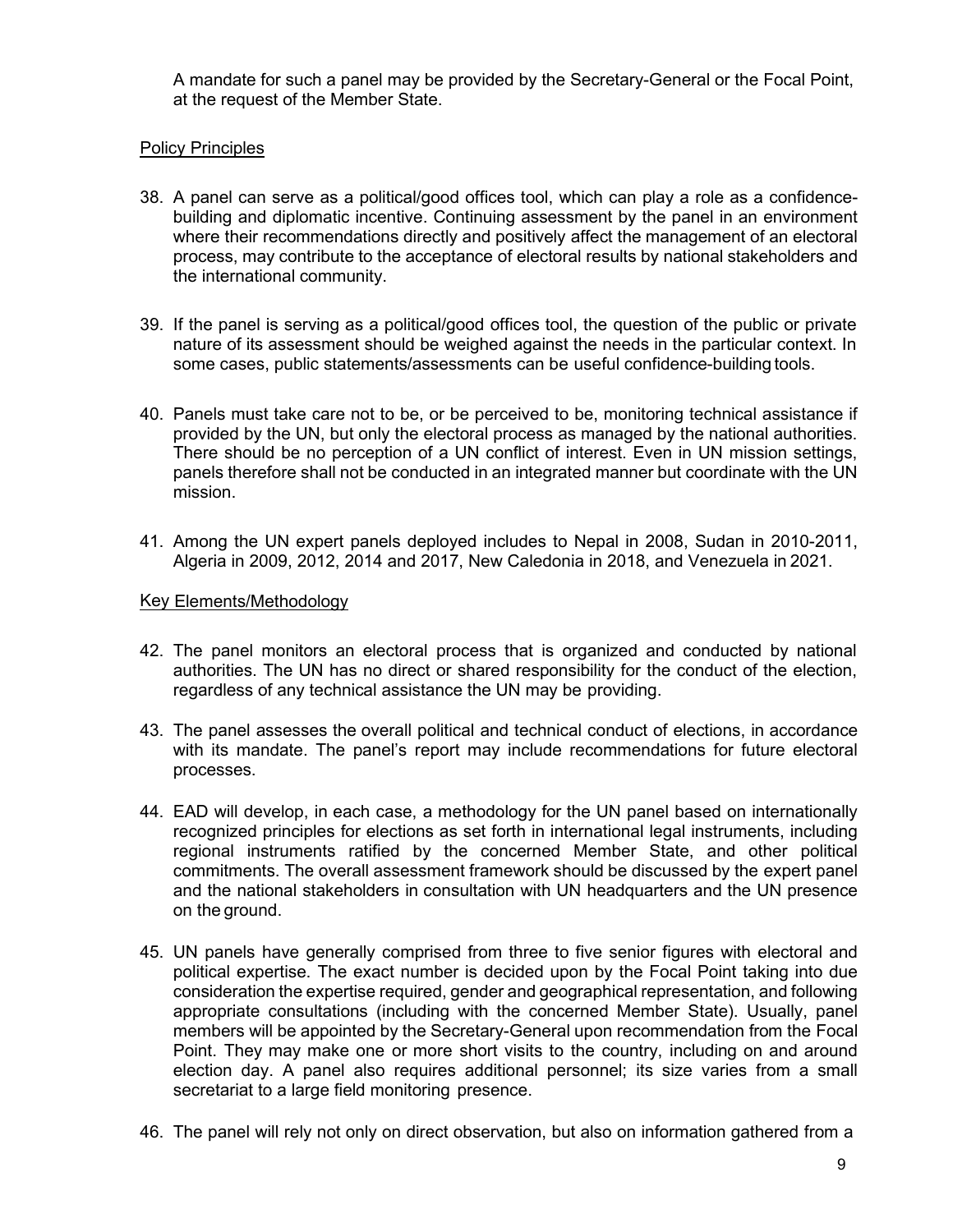variety of sources, including state and electoral authorities, political parties and candidates, civil society, citizen and international observers and UN and other international presences in country.

47. The panel should coordinate closely with the UN presence in country (missions, RCs, country teams) to ensure an adequate and efficient flow of information, coherence in assessments and messaging, and avoid areas of overlap. In many cases, the UN structures in country may be willing to provide administrative and logistical support and may help to ensure that the panel is aware of the overall political context in which elections are taking place. The panel reports (to the Secretary-General through the Focal Point or to the Focal Point) in accordance with its mandate. Unless specifically authorized by the Secretary-General or Focal Point, panels and their members do not issue public statements. The report may include an assessment of the credibility of the overall process. Such an assessment should, as a rule, remain confidential, unless it is deemed helpful to make it public in a given situation. Public statements may be issued in special cases as a confidence-building measure, and the panel may take a more high-profile approach.

#### **Certification of elections**

#### **Definition**

48. The term "certification" is widely understood in electoral practice as the legal process by which a national authority approves or "certifies" the final results of its own election. However, on rare occasions, the Security Council or General Assembly may ask the Secretary-General to play a "certification" role. This used to be referred to also as "verification" and both terms, "verification" and "certification", have been used for this type of assistance. In such cases, the UN is requested to certify the credibility of all, or specific aspects of an electoral process conducted by the national election authority. The UN is required to produce a final statement attesting to the election's credibility. The modalities will vary according to context.

#### Mandate requirement

49. UN electoral certification requires a mandate from the General Assembly or the Security Council.

#### Policy Principles

- 50. UN certification implies a pronouncement on the legitimacy of those elected to hold office. It is therefore a sensitive mandate and should in principle be considered on a limited and exceptional basis.
- 51. As in the case of electoral observation and expert panels, caution should be exercised if the UN is mandated to certify an election in a case where electoral assistance is also being provided by the UN system to prevent a conflict of interest. Only if specifically mandated by the General Assembly and/or the Security Council should the UN certify an election while it is simultaneously providing technical assistance.
- 52. UN verification missions were mostly conducted in the early 1990s, such as in Angola, El Salvador, Haiti, Nicaragua, South Africa and Mozambique. Certification was carried out in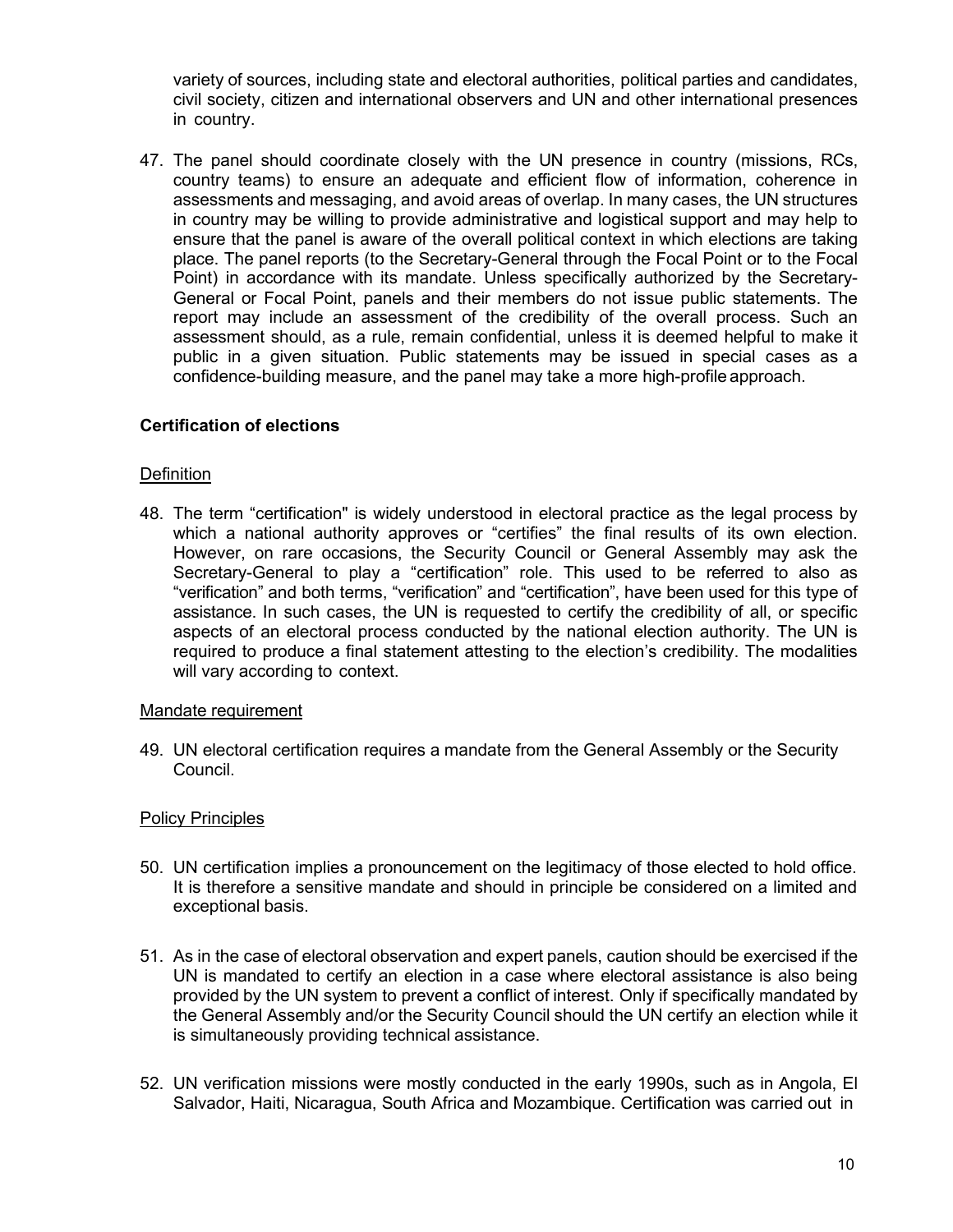Timor-Leste in 2007 and in Cote d'Ivoire in 2010.<sup>7</sup>

#### Key Elements/Methodology

- 53. The UN certifies an electoral process that is organized and conducted by national authorities. The UN has no direct or shared responsibility for administering the process, even though it may separately provide technical assistance.
- 54. The UN authority or entity with the certifying mandate may intervene in the process during different phases to point out procedural deficiencies and inaccuracies through periodic and/or special reporting.
- 55. In establishing the methodology, EAD will consult with the UN presence on the ground, thereby taking into consideration the specific mandate and contextual elements of the particular electoral process.
- 56. The mandate to certify the elections may rest with the UN mission as part of its mandate or an ad hoc UN entity established solely for this purpose. Unless otherwise determined by the mandating organ, UN certification is conducted by a team of senior electoral experts appointed by the Secretary-General. Composition and staffing will vary depending on the mandate and circumstances.
- 57. A UN electoral certification mandate requires the UN to pronounce upon the credibility of an election. It is both a technical and political judgment based on national and international legal instruments, including regional instruments ratified by the concerned Member State, and other political commitments. As such, it has at least two elements:
	- A pronouncement on the legitimacy of the entire electoral process (e.g., electoral boundary delimitation, voter registration, candidate nomination, campaign, polling and counting, tabulation of results, electoral dispute resolution).
	- A pronouncement on whether the results can be considered to reflect the will of the voters.
- 58. The methodology should be tailored to the particular electoral process, reflecting the inherent political nature of elections, while using clearly established criteria, internationally recognized principles and detailed guidelines for electoral practices. In this sense, the methodology should consider the electoral process in its entirety, avoiding an approach by which single aspects of the process are "graded" separately. The methodology should be clearly defined and clearly communicated to relevant national stakeholders. The outcome of the certification should reflect the methodology used and should elaborate reasoning and evidence indicating how certification was conducted.
- 59. The team should follow all aspects and phases of the electoral process and, where possible, maintain a presence in country throughout the electoral process. The certifying authority

<sup>&</sup>lt;sup>7</sup> For example, in Timor-Leste, the Security Council adopted resolution 1704 (2006), giving the UN the following mandate: "To support Timor-Leste in all aspects of the 2007 presidential and parliamentary process, including through technical and logistical support, electoral policy advice and verification or other means". In Côte d'lvoire, the UN Mission in Côte d'lvoire (ONUCI) was mandated to certify "that all stages of the electoral process provide all the necessary guarantees for the holding of open, free, fair, and transparent presidential and legislative elections in accordance with international standards". See Security Council resolutions 1765 (2007) and1603 (2005).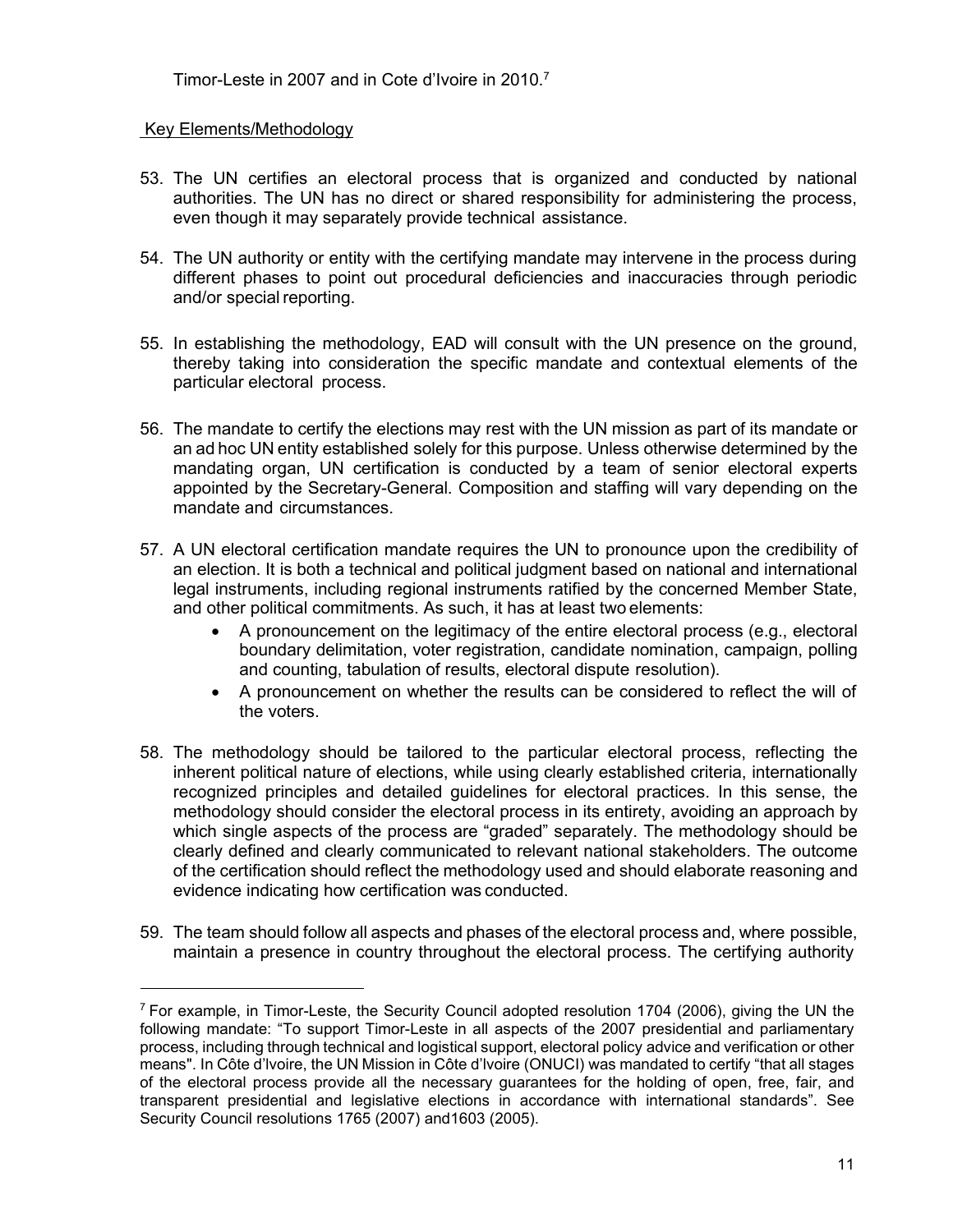should gather information through direct observation and interviews with various sources, for example state and electoral authorities, parties and candidates, civil society, citizen and international observers and the UN and other international presences in country. When possible, the team should conduct field visits throughout the entire territory of the country.

60. The final assessment or certification report is forwarded to the Secretary-General who will present it to the mandating UN body in accordance with the mandate. The mandated UN certifying authority will normally issue a public statement on the outcome of the certification. In addition, and in accordance with the specific mandate, the UN certifying authority may also publish interim reports containing updates on the implementation of the certification mandate during different stages of the electoral process.

#### **C3. Additional guidance**

- 61. Unless the UN has received such a mandate, UN personnel on the ground should refrain from being seen as "observing", "monitoring", "overseeing", or "evaluating" an election. The mandate of UN missions often includes provisions related to creating a conducive environment for the implementation of various tasks usually listed in their mandate. In countries where they have such a mandate, they may use their good offices, political role and military or police presences to contribute to creating a conducive environment for the holding of elections.
- 62. In some cases, UN personnel, including UN political officers, are asked to follow the political process, including election day, to assess the political environment and report to headquarters. In addition, UN electoral experts deployed as part of technical assistance projects (such as Chief Technical or Chief Electoral Advisors) may follow the performance of the EMB and others involved in organizing elections to evaluate the effectiveness of the provided assistance.
- 63. As per its mandate, OHCHR, may also decide to monitor the human rights situation in a country, before, during and/or after an election in order to foster an environment conducive to credible elections and ensure the respect of relevant international standards.
- 64. As per its mandate, UN Women may monitor the situation regarding women's participation in a country, before, during and/or after an election in order to foster an environment conducive to inclusive elections and ensure the respect of relevant international and national standards.
- 65. In specific circumstances such as countries in transition or at risk of violence, DPPA as the UN system lead for peacemaking and preventive diplomacy may also assist with mediation, conflict prevention and good offices. Support of UN senior officials to reducing and managing election-related violence (including gender-based violence in elections), may entail the deployment of additional UN personnel to support existing UN electoral assistance efforts. These can include UN staff, in particular DPPA staff, UNDP staff, OHCHR staff, UNDP/DPPA Peace and Development Advisors, UNVs and/or other experts deployed to support the office of the RC. In transitional and high-risk situations of electoral violence, UN system programmes focusing on governance, human rights and conflict prevention and peacebuilding, including those of UNDP and UN-Women, may contribute to lowering tensions and mitigating risks, supporting the creation of a conducive environment. OHCHR may be consulted and may consider monitoring the situation or implementing other mandated tasks as necessary. Representatives of the Secretary-General (Special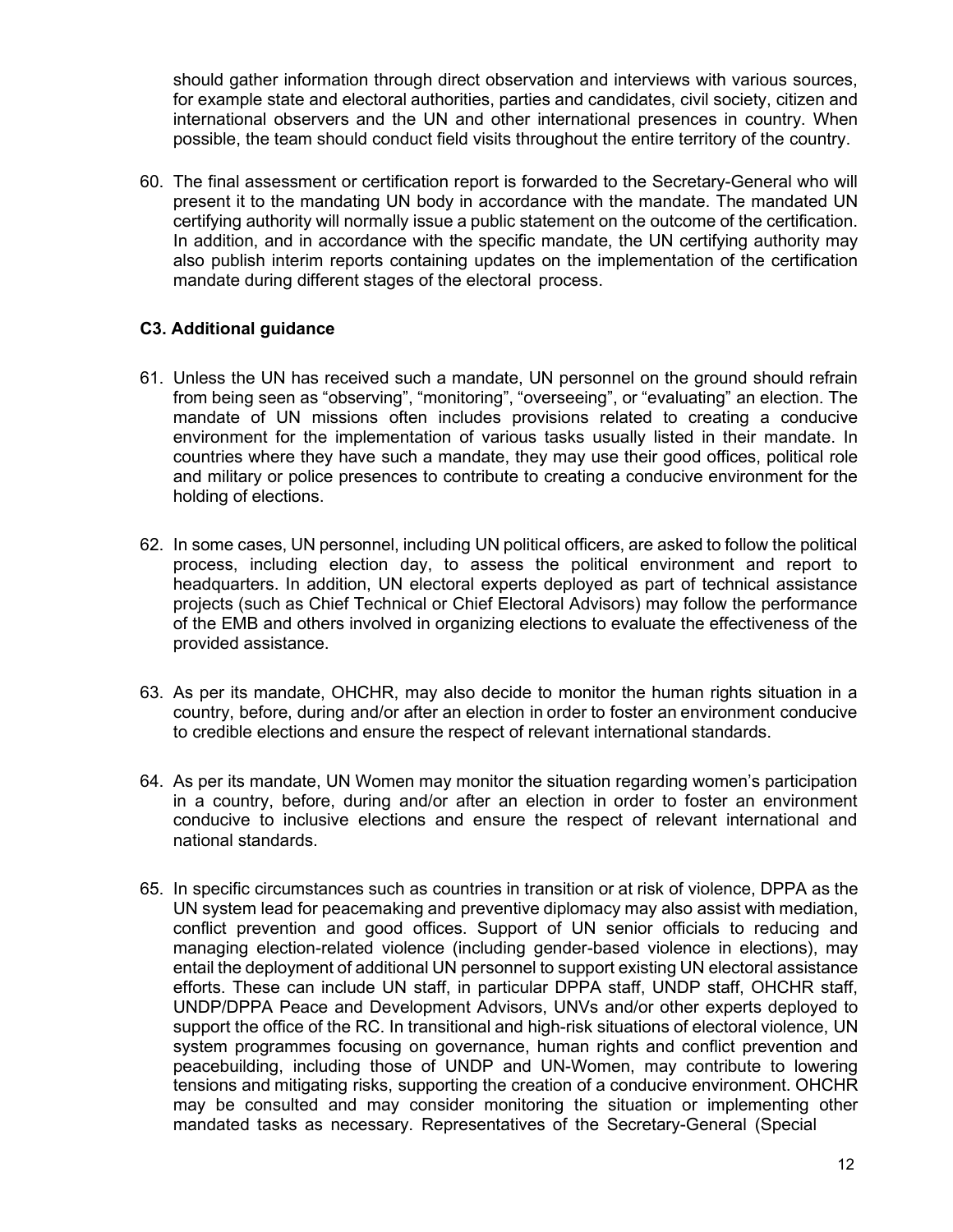Representatives, Special Envoys, Executive Representatives) and in non-mission settings, RCs, in their capacity as representatives of the Secretary-General may, in close coordination with DPPA, play a mediation, conflict prevention and good offices role.

- 66. To ensure that such types of activities, particularly, political, human rights, and gender equality monitoring, are not perceived as UN election observation, it is important that the relevant UN entities providing such types of assistance emphasize their specific mandate and refrain from traditional election observation tasks, such as observing the technical aspects of the electoral process, including observation of polling and counting in polling stations. Separate guidance for UN personnel has been developed on how to manage the UN presence in such cases. $8<sup>8</sup>$
- 67. UN statements and public comments around elections can be important diplomatic tools, used to convey messages of calm or encouragement of a peaceful, orderly conduct. But they should be used strategically to avoid any misunderstandings about the UN's role, or being instrumentalized politically. Unless mandated as part of one of the types of electoral assistance activities outlined in this policy, statements, if any, should not give a qualitative judgement on the validity of an electoral process or of the outcome, but should rather focus on the atmosphere of the process. Public statements on the validity of the electoral process and especially the electoral results should generally not be made, and in any case will require the approval of the Focal Point. Separate guidance for UN statements around elections has also been developed. 9

#### **D. REFERENCES**

#### **Normative or Superior References**

 General Assembly resolutions: 46/137, 47/138, 48/131, 49/190, 50/185, 52/129, 54/173, 56/159, 58/180, 60/162, 62/150, 64/155, 66/163, 68/164, 70/168, 72/164, 74/158

#### **Related Policies**

- Policy: Principles and Types of UN Electoral Assistance
- Guideline: United Nations Electoral Needs Assessments
- Policy: Support for International Election Observers
- Policy: Conduct of UN personnel in and around electoral sites
- Policy: United Nations statements and public comment around elections
- Declaration of Principles of International Election Observation and Code of Conductfor International Election Observers, commemorated on 27 October 2005 at the United Nations, New York.<sup>10</sup>

# **E. MONITORING AND COMPLIANCE**

<sup>&</sup>lt;sup>8</sup> See the policy: Conduct of UN personnel in and around electoral sites.

 $9$  See the policy: UN statements and public comments around elections.

<sup>10</sup> Available at: https://aceproject.org/electoral-advice/election-observation/declaration-of-principles-forinternational.